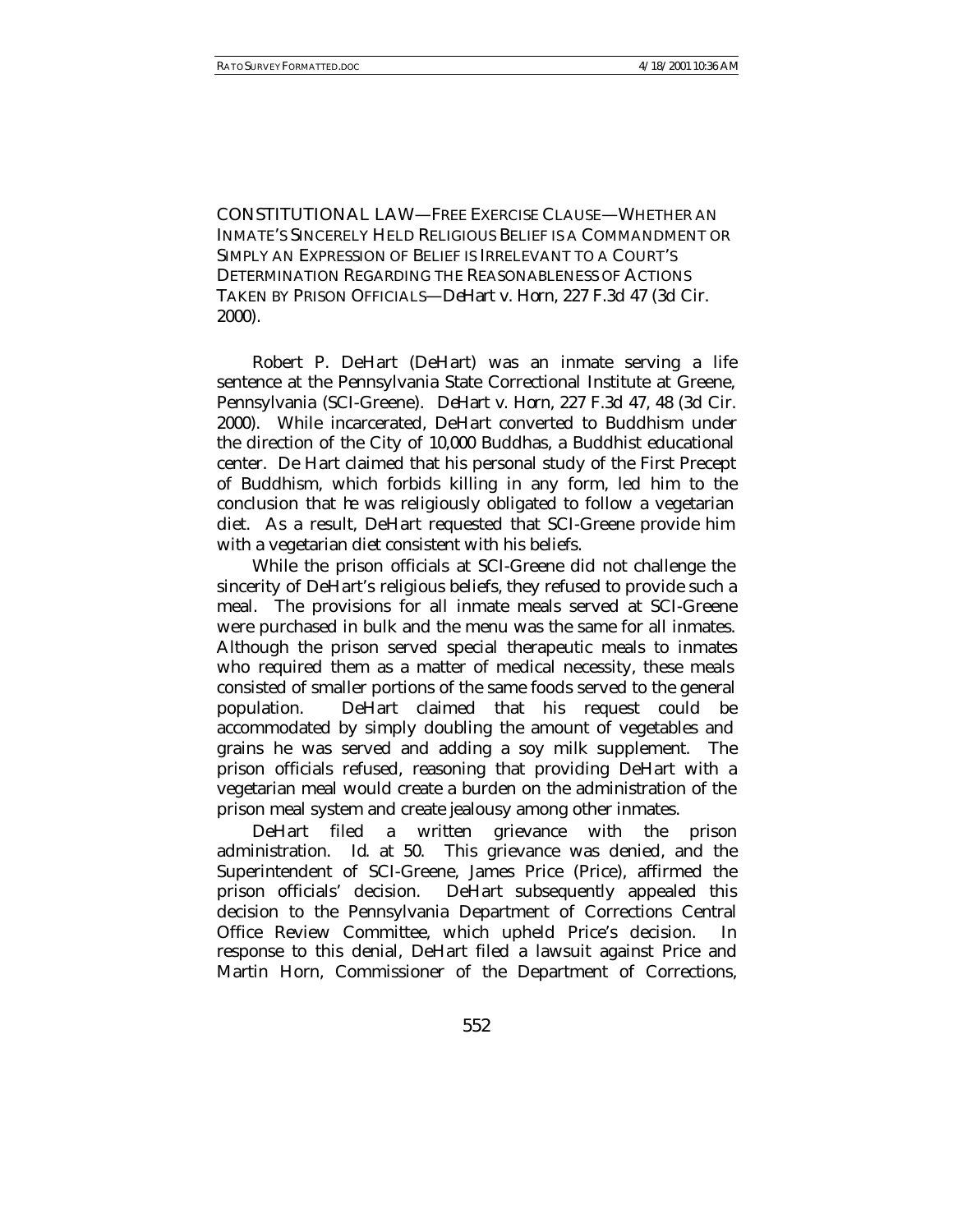claiming that his free exercise and equal protection rights as guaranteed by the United States Constitution had been violated.

DeHart first requested a preliminary injunction to compel the prison officials to provide him with a vegetarian meal until his claim could be heard on the merits. *Id*. at 50. After a preliminary injunction hearing, a magistrate judge recommended that injunctive relief be denied based upon a finding that vegetarianism was not a central tenet of Buddhism. *Id*. The District Court adopted this recommendation and denied the injunction, whereupon DeHart appealed to the United States Court of Appeals for the Third Circuit. *Id*. While the court of appeals upheld the denial of injunctive relief in an unreported memorandum opinion, it warned the district court not to make judgments regarding the centrality of vegetarianism to Buddhist belief. *Id*.

On remand, the parties engaged in additional discovery and filed cross-motions for summary judgment. *Id*. The magistrate judge ultimately recommended that summary judgment be granted on behalf of the prison officials. *Id*. DeHart objected to the adoption of the magistrate's report because it was again based on the finding that vegetarianism was not a central aspect of the Buddhist faith. *Id*. Despite DeHart's objections, the district court adopted that magistrate judge's recommendation and entered summary judgment for the prison officials. *Id*.

On appeal, a panel of the United States Court of Appeals for the Third Circuit reversed the district court's grant of summary judgment in an unreported opinion. *Id*. Subsequently, the en banc Third Circuit reversed the decision of the district court. *Id*. The Court of Appeals held that the District Court erred by failing to examine whether DeHart retained other means of expressing his religious beliefs, and by justifying its decision with the finding that vegetarianism was not a commandment of Buddhism. *Id*. at 54-56.

Writing for the unanimous en banc panel, Judge Stapleton commenced the court's analysis by observing that DeHart did not relinquish his constitutional rights solely by virtue of his incarceration. *Id*. at 50. Nevertheless, the judge stressed the fact that the myriad interests served by the prison system, such as the rehabilitation of inmates and security concerns, necessitated the abridgement of constitutional rights in the penal context. *Id*. at 50- 51. As a result, the court noted, prisoners are afforded constitutional protection only insofar as their rights do not run afoul of "the legitimate penological objectives of the corrections system." *Id*. at 51 (quoting *Pell v. Procunier*, 417 U.S. 817, 822 (1974)).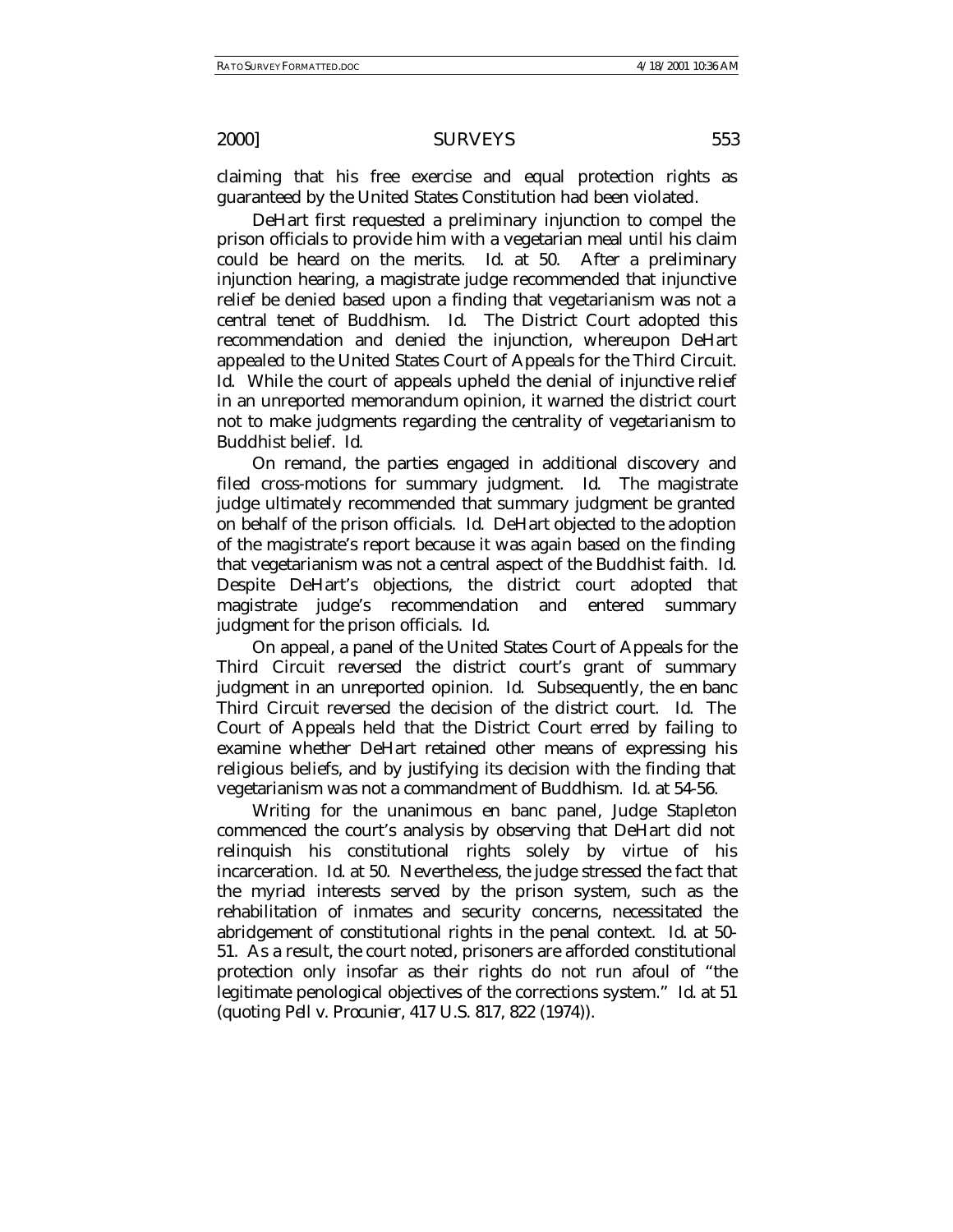## 554 *SETON HALL LAW REVIEW* [Vol. 31:552

The court proceeded to explain that the proper standard of review for prison regulations that burden the constitutional rights of inmates was set forth by the United States Supreme Court in *Turner v. Safley*. *Id*. (citing *Turner v. Safley*, 482 U.S. 78 (1987)). The *Turner* factors, Judge Stapleton noted, attempt to balance the prison officials' interest in furthering the objectives of the penal system, while at the same time protecting an inmate's constitutional prerogatives to the extent consistent with the fact of incarceration. *Id.* The court acknowledged that the ultimate indication of constitutional validity under *Turner* is a court's finding that the particular prison regulation at issue "is reasonably related to legitimate penological interests." *Id*. (quoting *Turner*, 482 U.S. at 84). Judge Stapleton maintained that in conducting such an analysis, the court must give due deference not only to the prisoner's constitutional rights, but the necessary regulatory power of prison officials. *Id.* Especially important, the judge cautioned, were the separation of powers concerns raised by inappropriate judicial analysis of the "increasingly urgent problems of prison administration" that are appropriately left to authorities of the other branches of government. *Id*. (quoting *Procunier v. Martinez*, 416 U.S. 396, 405 (1974)).

Next, the court articulated the four "reasonableness" factors announced by the Supreme Court in *Turner*. *Id*. First, the court noted that the prison regulation at issue must bear a rational relationship to some legitimate interest served by the penal system. *Id.* The court explained that this interest must be sufficiently furthered by the regulation so as to not be rendered arbitrary. *Id*. The second factor, the court stated, was the availability of alternative methods the inmate retained to exercise the burdened constitutional right. *Id*. Third, the court declared that a reviewing court must evaluate the impact of allowing the exercise of the constitutional right on the prison community as a whole. *Id*. The fourth and final factor, the court explained, was whether alternative means existed whereby prison officials could accommodate the inmate's request with a *de minimus* impact on the penological goals of the prison. *Id.*

The court indicated, however, that two prerequisites must be satisfied before conducting a *Turner* analysis. *Id*. Specifically, the court explained, an inmate's beliefs allegedly burdened by a prison regulation must be (1) genuinely held and (2) religious in nature. *Id*. These predicates were necessary, Judge Stapleton opined, in order to protect prison regulations from constant attacks based not on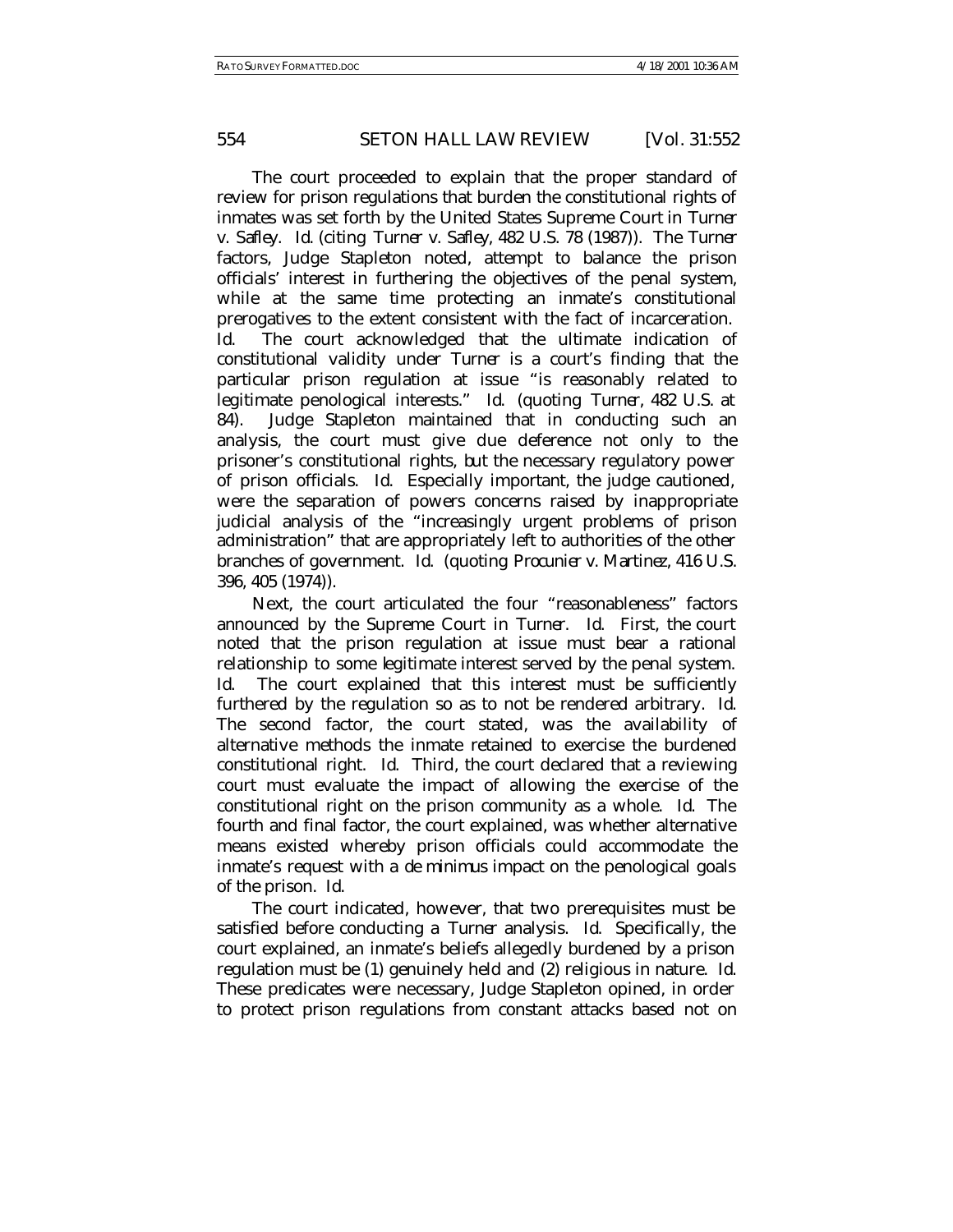inmates' constitutionally protected religious beliefs, but on mere secular preferences. *Id*. at 52. With respect to DeHart's claim, the court stated that these prerequisites were not in issue because the prison officials stipulated that DeHart's request for a vegetarian diet was a result of his genuine subjective interpretation of the First Precept of Buddhism. *Id*.

With this threshold matter resolved, the court went on to address the first *Turner* factor: the connection between the prison officials' refusal to provide DeHart with a vegetarian meal and some relevant penal interest. *Id*. The court noted that the prison officials set forth two justifications for their refusal to accommodate DeHart's religiously compelled vegetarianism: the need for a simplified prison menu plan, and the prevention of jealousy by other inmates over DeHart's perceived special treatment. *Id*. Evaluating other Third Circuit cases that addressed the validity of prison officials' interest in an efficient food system, Judge Stapleton concluded that the rationales set forth by the prison officials in the present case were legitimate penological concerns. *Id*. at 52-53 (discussing *Johnson v. Horn*, 150 F.3d 276 (3d Cir. 1998)). Specifically, the court found that the therapeutic meals already prepared by the prison kitchen complicated the inmate meal process, and obliging DeHart's request would have an incremental, albeit minor, impact on prison efficiency. *Id*. at 53. Furthermore, the court held that providing DeHart with a meal in accordance with his religious scruples could result in jealousy among the other inmates. *Id*. As a result, the court concluded, the prison officials' refusal to accommodate DeHart's request was sufficiently related to the penological interests asserted. *Id*.

Rather than concluding the analysis into the reasonableness of the prison officials' decision, the court explained, this judgment only served to meet the first requirement of *Turner*. *Id*. While the finding of a sufficient connection between the prison officials' decision and legitimate penal objectives was essential, the court explained, the reasonableness determination proposed by *Turner* also mandates that a court inquire into the impact of accommodating the inmate's request on the prison system in some other manner, as well as any alternative regulations that could serve the prison's interests while lessening the burden on the inmate's constitutional rights. *Id*.

With this caveat, the court moved on to the second *Turner* factor, the alternative means by which DeHart could exercise his Buddhist beliefs despite the prison officials' refusal to provide him with a vegetarian meal. *Id*. Judge Stapleton stated the evaluation of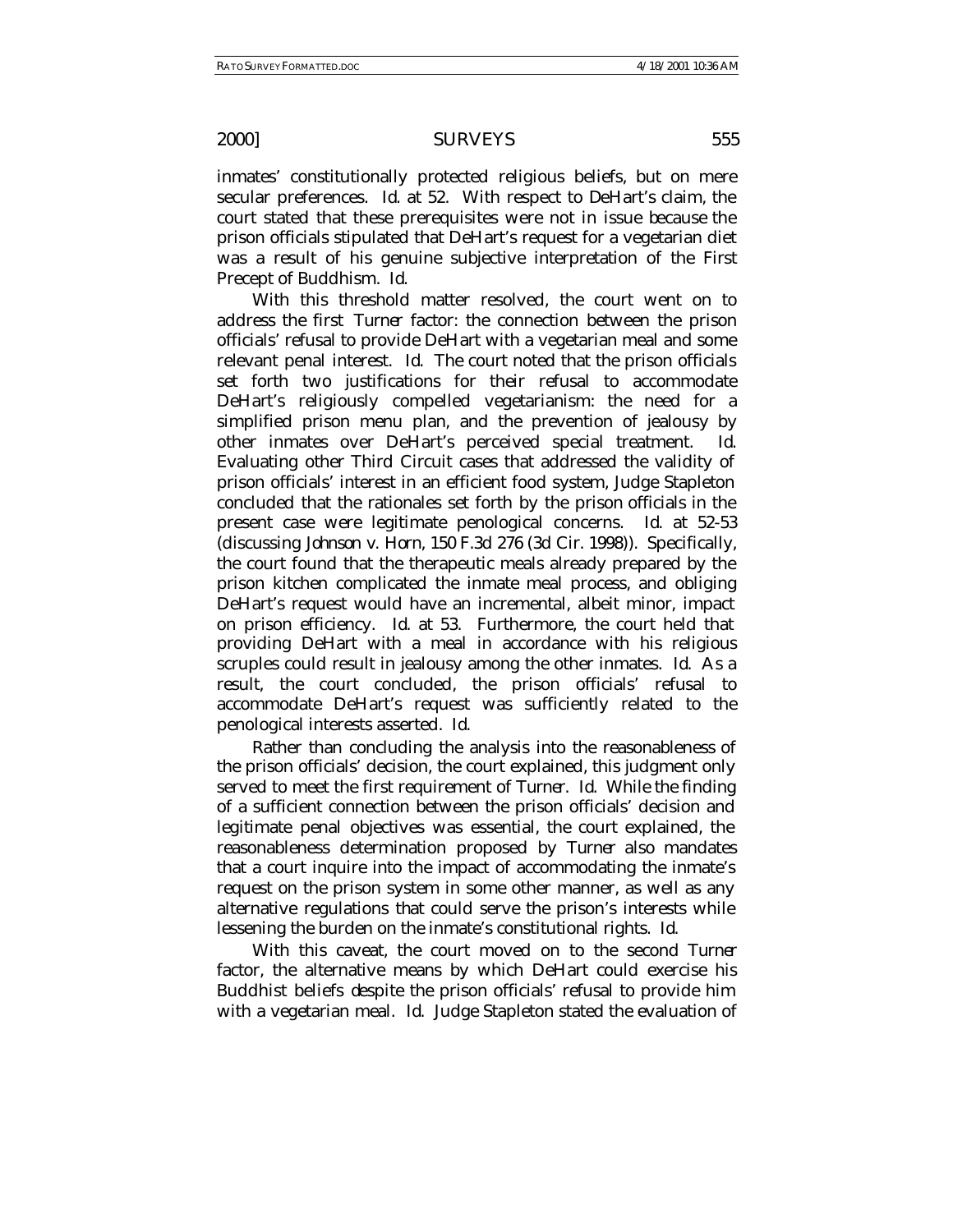# 556 *SETON HALL LAW REVIEW* [Vol. 31:552

the second *Turner* factor as an alternative inquiry: If the prison officials could show that DeHart had other means by which to pursue his free-exercise rights, the court should be especially deferential to the prison officials' judgment regarding the reasonableness of the restriction; alternatively, if DeHart possessed no other way of exercising his religious beliefs, this factor would weigh in favor of his claim. *Id*. at 53. The initial question, the court noted, was determining the proper definition of "alternative means of exercising the right" to free exercise of religion. *Id*. (quoting *Thornburgh v. Abbott*, 490 U.S. 401, 417 (1989)). The judge explained that on several occasions, the Supreme Court has announced that the right in question must be interpreted expansively. *Id.* (citations omitted). Therefore, the court explained, the appropriate definition of the right asserted by DeHart was his ability to engage in Buddhist practices generally, not merely his access to a vegetarian meal. *Id*. at 54.

The court found that DeHart was allowed to engage in several expressions of his religious belief, such as praying and meditating in his cell, reciting the Sutras, and corresponding with Buddhist authorities. *Id*. Furthermore, the court explained, DeHart was permitted by the prison officials to obtain items made out of canvas, instead of those made out of leather, in order to accommodate his belief that forbade him from using anything that resulted from the killing of a living thing. *Id*.

Although the court acknowledged that these facts must be taken into consideration in determining whether the prison officials' restriction was reasonable, the court decided to remand consideration of the second *Turner* factor to the district court. *Id*. The judge observed that when originally evaluating the second *Turner* factor, the district court relied on earlier decisions of the Third Circuit which made a distinction between religious "commandments" and "positive expressions of belief." *Id*. The Court found this distinction to be inappropriate. *Id*. The district court also erred in evaluating the second *Turner* factor, the court determined, by finding that DeHart's request for a vegetarian meal was unfounded because it was not mandated by the "three major traditions of Buddhist practice." *Id*. at 55. The court reasoned that while such determinations were supported in part by the Third Circuit's decision in *Johnson v. Horn*, 150 F.3d 276 (3d Cir. 1998), *Johnson* was inconsistent with several opinions of the Supreme Court and the circuit's own case law. *Id*. at 56 (citing *Johnson*, 150 F.3d at 282).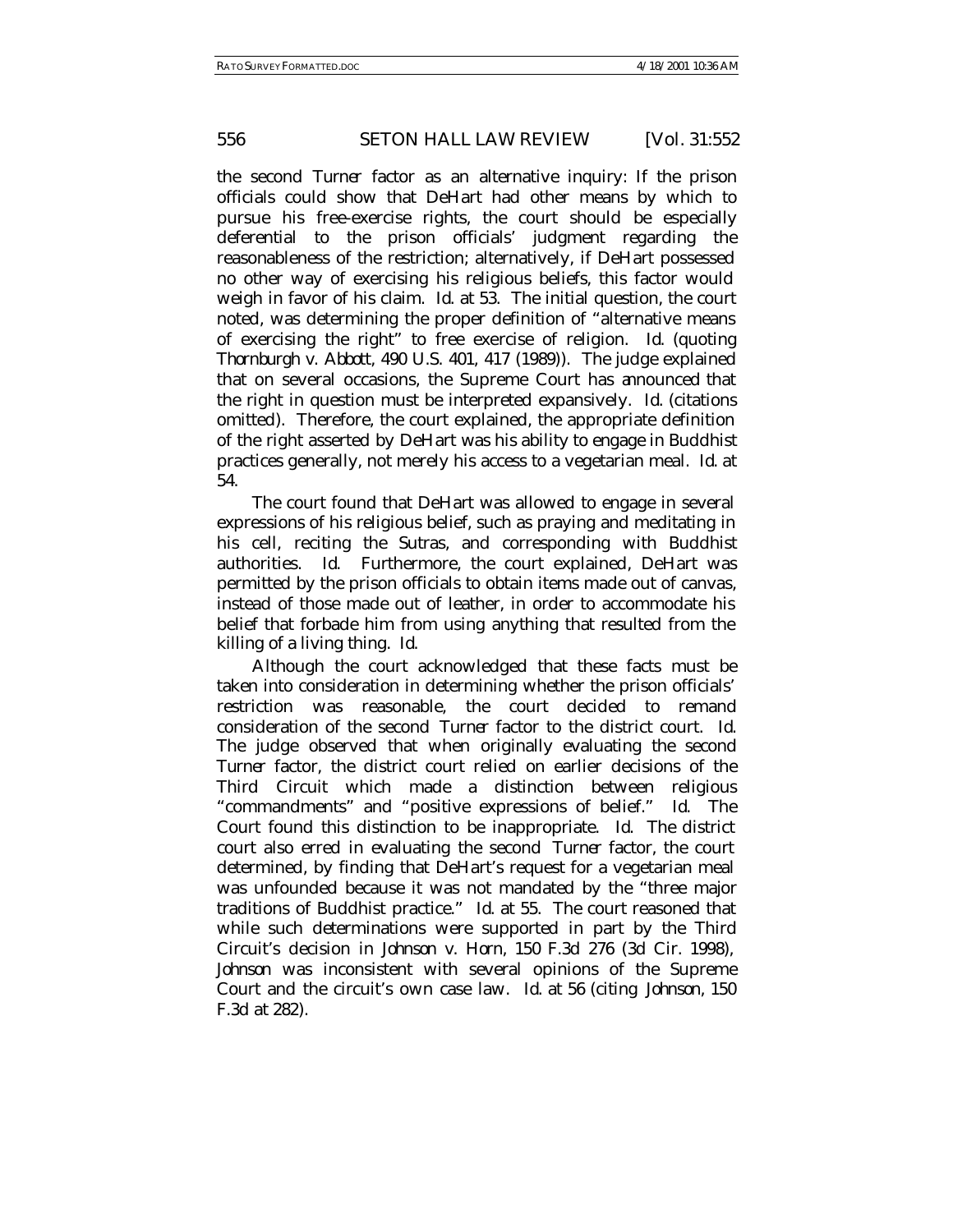In *Johnson*, the court explained, the Third Circuit determined that the alternative means of expression inquiry mandated by the second *Turner* factor was irrelevant in those cases in which the asserted practice was a "commandment" of the religion, rather than simply an "expression of belief." *Id*. at 55 (quoting *Johnson*, 150 F.3d at 282). Judge Stapleton, however, noted that this evaluation was inconsistent with the Supreme Court's opinion in *O'Lone v. Estate of Shabazz*, 482 U.S 342 (1987). *Id*. at 56. In *O'Lone*, the judge noted, when determining whether a prison's decision to preclude a group of Muslim inmates from attending a weekly Jumu'ah worship service central to Islamic beliefs was reasonable, the Supreme Court focused on whether the inmates retained the ability to express their Muslim beliefs in any other way—irrespective of whether there was any other way to engage in Jumu'ah. *Id*. at 53 (citing *O'Lone*, 482 U.S. at 351). As a result, the court held that the commandment/positive expression distinction was incompatible with the Supreme Court's opinion in *O'Lone*, and overruled *Johnson*'s analysis of the second *Turner* factor. *Id*. at 55.

Likewise, the court expressed reservations regarding the district court's reasoning that DeHart's request for a vegetarian meal was entitled to less constitutional protection because it was not orthodox compared to the traditional doctrines of Buddhist teaching. *Id*. Judge Stapleton noted that it was inconsistent with a long line of Supreme Court decisions, most notably *Employment Division v. Smith*, 494 U.S. 872 (1990), for a judge to inquire into the "centrality" of a particular religious practice. *Id*. at 56. Although the *Smith* decision was badly fractured, the court noted, all of the concurring and dissenting opinions approved of the plurality's assertion that "it is not within the judicial ken to question the centrality of particular beliefs or practices to a faith, or the validity of particular litigants' interpretations of those creeds." *Id*. (quoting *Employment Division*, 494 U.S. at 886-87 (internal citations omitted)). While noting that the record evidence indicated that DeHart retained alternative means of exercising his religious beliefs, the court nonetheless indicated that it would require the district court to reevaluate the second *Turner* factor. *Id*. at 57.

The court then turned its attention to the district court's analysis of the third and fourth factors of the *Tuner* test. *Id*. With respect to the third *Turner* factor—the impact accommodating DeHart's request would have on inmates, guards, and other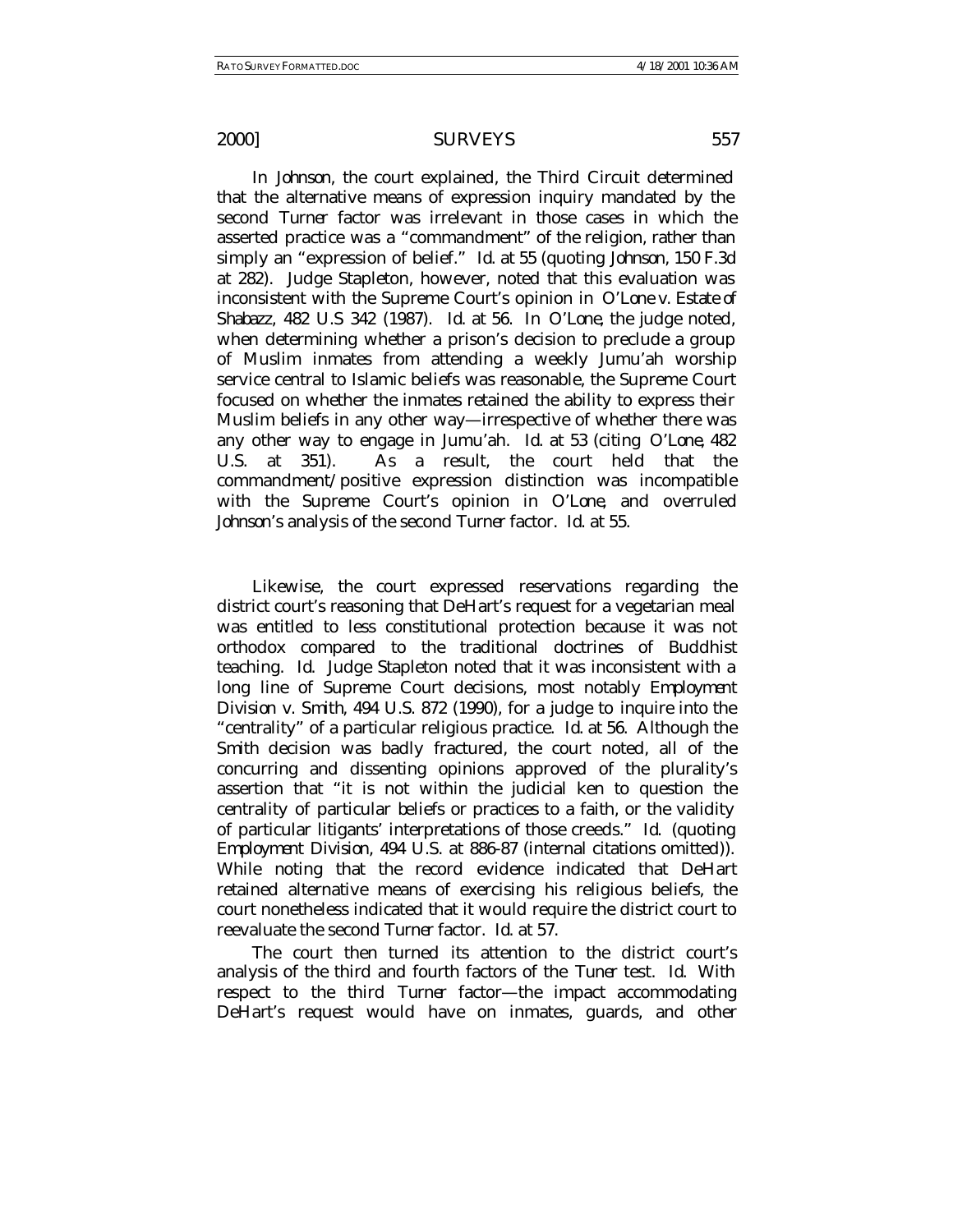# 558 *SETON HALL LAW REVIEW* [Vol. 31:552

resources—the court disapproved of the district court's holding. *Id*. The district court had held that because there was no uncontroverted evidence regarding the impact of DeHart's request on the prison community, the third factor was neutral. *Id*. Judge Stapleton, however, held this conflict had to be resolved with findings of fact before the district court could even undertake the weighing analysis of *Turner*. *Id*. Particularly troubling, the court noted, was the fact that DeHart claimed that prison officials were able to accommodate the dietary requests of Jewish inmates, while not affording the same accommodation to DeHart. *Id*. While the court noted that some reasoned distinction may exist between the accommodation of Jewish inmates and DeHart's request for a vegetarian meal, the fact that one was not asserted in the record precluded the district court from properly evaluating the third *Turner* factor. *Id*. at 59. Likewise, the court explained that the district court's evaluation of the fourth factor—whether *de minimis* alternatives existed to accommodate DeHart's request for a vegetarian diet—suffered from the same infirmities. *Id*.

Finally, the court reversed summary judgment on behalf of the prison officials based upon a finding that the district court improperly evaluated the overall balancing test required by *Turner*. *Id*. As the court explained, the district court based summary judgment on the fact that the first two *Turner* factors weighed in favor of the prison officials, while the last two factors were neutral. *Id*. Putting aside the district court's errors in evaluating the *Turner* factors individually, the court found that the *Turner* test "does not call for placing each factor in one of two columns and tallying a numerical result." *Id*. The *Turner* standard, the court elucidated, is to assess the overall reasonableness of the prison officials' denial of DeHart's request. *Id*. In the present case, the court explained, the prison officials' asserted interests were efficiency and prevention of inmate jealousy. *Id*. The court found, however, that these interests were undercut by the prison's existing policy of serving inmates therapeutic meals separately with no apparent effect on inmate jealousy, and the fact that DeHart's requested meal would only force the prison officials to obtain a relatively inexpensive soy-milk supplement. *Id*. In light of these facts, the court reversed summary judgment and remanded the case to the district court for a more indepth analysis of the *Turner* factors. *Id*. at 60.

After concluding the analysis of DeHart's free exercise claim, the court turned to consideration of his equal protection claim. *Id*. at 61. The court explained that DeHart's equal protection claim relied